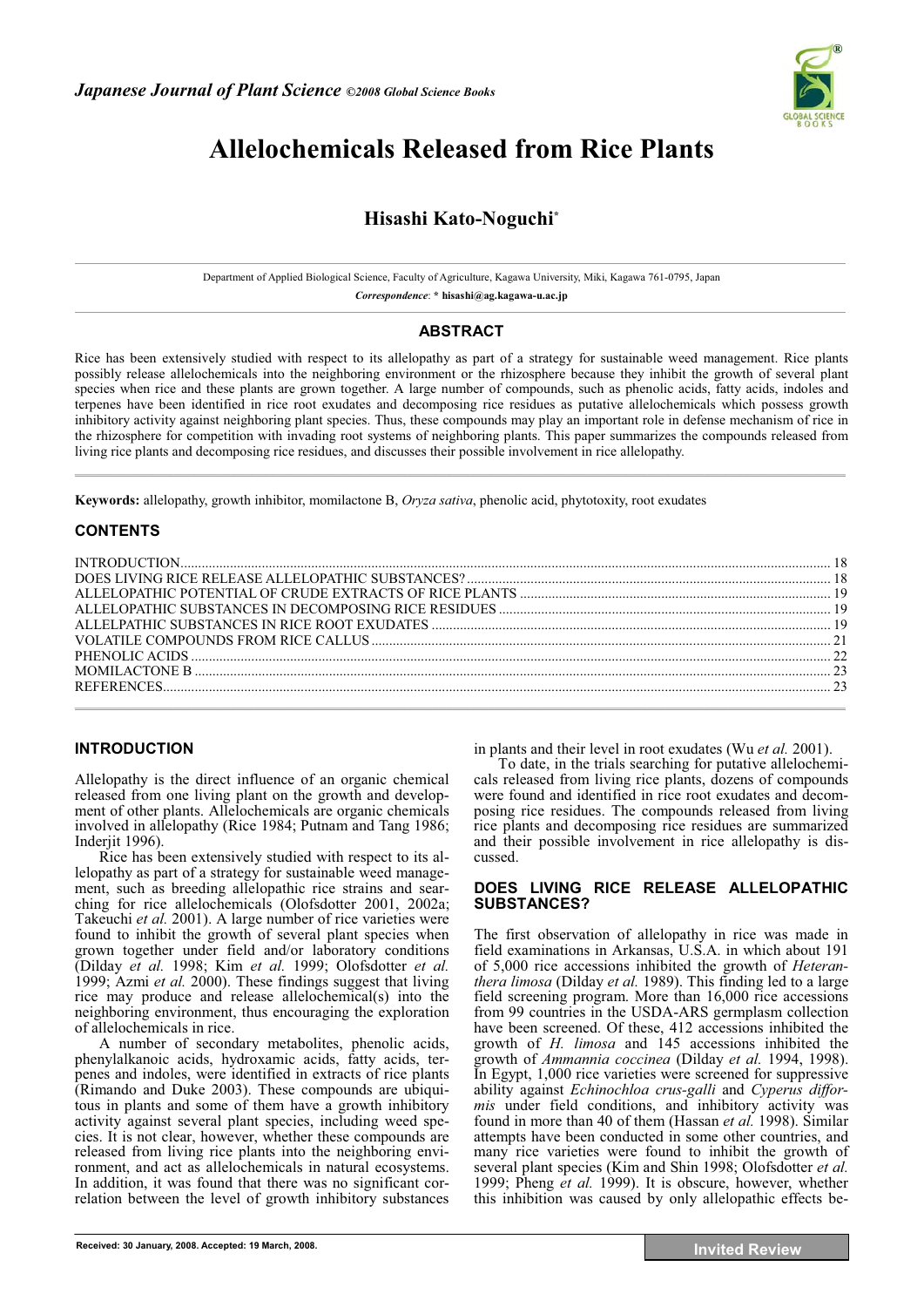cause competitive interference and allelopathy cannot be separated under field conditions (Fuerst and Putnam 1983; Leather and Einhellig 1998).

Plant-to-plant interference is a complex combination of competitive interference for resources such as light, nutrients and water, and allelopathic interactions (Qasem and Hill 1989; Einhellig 1996). Considering the allelopathic potential of plants, it is essential to distinguish between the effects of competitive interference and allelopathy (Fuerst and Putnam 1983; Leather and Einhellig 1986; Inderjit and Olofsdotter 1998). Thus, bioassays in allelopathy research should be designed to eliminate the effects of competitive interference from their experimental systems. Many scientists have also paid attention to test solution characteristics for bioassays in allelopathy research because the growth of roots and shoots of several plants as well as germination are inhibited by extreme pH and osmotic potential in test solutions (Wardle *et al.* 1992; Haugland and Brandsaeter 1996; Hu and Jones 1997).

Well-designed bioassays under controlled environments can evaluate the allelopathic potential of plants (Leather and Einhellig 1986; Inderjit and Olofsdotter 1998). A laboratory whole-plant bioassay for allelopathic rice screening, called "relay-seedling assay", was developed at the International Rice Research Institute in the Philippines (Navarez and Olofsdotter *et al.* 1996). This bioassay may eliminate the effects of competitive interference for resources between rice and test plants from the experimental system, and may evaluate the allelopathic potential of rice. By using this bioassay, several rice varieties were found to possess strong growth inhibitory activity. In addition, the 111 rice varieties were tested for their growth inhibitory activity under laboratory and field conditions, but the results were inconsistent (Olofsdotter *et al.* 1999).

Screenings for allelopathic rice have also been undertaken in several other laboratories. These studies show that there is a marked difference among rice varieties in growth inhibitory activity and that about  $3-4\%$  of tested rice varieties have strong allelopathic potential (Fujii 1992; Hassan *et al.* 1998; Kim *et al.* 1999; Olofsdotter *et al.* 1999; Azmi *et al.* 2000). This suggests that some living rice varieties may release allelochemical(s) into their neighboring environment.

The allelopathic potential of rice seedlings of eight cultivars was determined at an early developmental stage in Petri dishes under controlled laboratory conditions (Kato-Noguchi and Ino 2001). Three plants, alfalfa (*Medicago sativa*), cress (*Lepidium sativum*) and lettuce (*Lactuca sativa*) were chosen for the bioassay as test plants because of their known germination behaviors. According to the test solution of Weidenhamer *et al.* (1987), phosphate buffer (pH 6.0) was chosen as the test solution, which did not affect the germination and growth of cress, lettuce, alfalfa or rice, and did not cause any significant pH changes during the bioassay. In addition, no effect of osmotic potential of the test solutions in all dishes was detected on the germination and growth of these plant species.

The trial indicated that all rice cultivars tested inhibited the growth of roots, shoot and fresh weights of these test plants. However, the effectiveness of cv. 'Koshihikari' on growth inhibition was greatest among these rice cultivars and more than 60% inhibition was recorded by cv. 'Koshihikari' in all bioassays. Test plants could germinate and grow with the rice seedlings without competition for nutrients and water, because no nutrients were added in the bioassay and water was supplied regularly (Kato-Noguchi and Ino 2001). Light is also unnecessary in the developmental stages of these seedlings, since seedlings mostly withdraw nutrients from the reserve of their seeds during early developmental stages (Fuerst and Putnam 1983). Thus, during early development, rice seedlings inhibited the growth of the test plants. The inhibitory effect may not be due to competitive interference, suggesting that rice seedlings may release allelochemicals into the neighboring environment.

#### **ALLELOPATHIC POTENTIAL OF CRUDE EXTRACTS OF RICE PLANTS**

Aqueous extracts of some rice plants were found to inhibit the germination and growth of *Avena ludovicina*, *Convolvulus arvensis*, *Heteranthera limosa*, *Phalaris minor*, *Monochoria vaginalis*, cabbage (*Brassica oleracea*), wheat (*Triticum aestivum*), oats (*Avena sativa*), berseem (*Trifolium alexandrinum*), lentil (*Lens culinaris*), lettuce and rice under laboratory conditions (Chou *et al.* 1991; Tamak *et al.* 1994a; 1994b; Kawaguchi *et al.* 1997; Das and Goswami 2001; Ebana *et al.* 2001). Aqueous methanol extracts of rice plants were also found to inhibit the germination and growth of lettuce and *Echinochloa crus-galli* (Ahn and Chung 2000; Chung *et al.* 2001; Mattice *et al.* 2001; Kato-Noguchi 2002; Chung *et al.* 2002)*.*

A number of secondary metabolites, such as phenolic acids, phenylalkanoic acids, hydroxamic acids, fatty acids, terpenes, and indoles, were identified in extracts of rice plants (Rimando and Duke 2003). Even though most plant tissues contain potential allelochemicals, only compounds released from the plants into environments enable the germination and growth of neighboring plant species to be inhibited and act as allelochemicals in natural ecosystems (Putnam and Tang 1986). Therefore, it was postulated that, for allelopathy research, compounds in root exudates are more biological meaningful than compounds in plant tissues (Perez and Ormeno-Nunez 1991; Neimeyer and Perez 1995). In addition, Wu *et al.* (2001) found that there was no significant correlation between the level of growth inhibitory substances in plants and their levels in root exudates.

#### **ALLELOPATHIC SUBSTANCES IN DECOMPOSING RICE RESIDUES**

It is well known that the crop residues left in soil are sometimes harmful to plant growth. Plant residues in soil can release phytotoxic substances during decomposition. Chou and Lin (1976) observed a decrease in plant productivity of the second rice crop in a paddy field containing residues from the first rice crop. They found that aqueous extracts of decomposing rice residues in soil inhibited the growth of mung bean (*Vigna radiata*) and lettuce as well as rice. Aqueous extracts of rice residues were also found to suppress the growth of *Phalaris minor*, *Echinochloa crus-galli*  and lettuce (Khan *et al.* 2001; Jung *et al.* 2004).

Several phenolic acids, such as 2-hydroxyphenylacetic acid (3), 4-hydroxybenzoic acid (11), vanillic acid (16),  $p$ coumaric acid (23) and ferulic acid (25) were found in aqueous extracts of decomposing rice residues (Chou and Lin 1976) and in soil from paddy fields which rice was grown (Chou and Chiou 1979).

Kuwatsuka and Shindo (1973) isolated 13 different phenolic acids in decomposition of rice straw; benzoic acid (10), 4-hydroxybenzoic acid (11), protocatechuic acid (13), gallic acid (14), vanillic acid (16), syringic acid (17), salicylic acid (18), gentisic acid (19),  $\beta$ -resorcylic acid (20), *p*coumaric acid (23), caffeic acid (24), ferulic acid (25) and sinapinic acid (26). They found that *p*-coumaric acid (23) was released in the greatest amount from decomposing rice straw. However, Tanaka *et al*. (1990) doubted the involvement of phenolic acid in rice allelopathy, as the levels of phenolic acids found in rice soil are not sufficient to cause phytotoxic effects. In support of this view, phenolic acids are usually present in rice soils at concentrations below 5  $mg \, kg^{-1}$  soil, which is below the bioactive threshold causing the allelopathic effects (Olofsdotter *et al.* 2002b).

#### **ALLELPATHIC SUBSTANCES IN RICE ROOT EXUDATES**

Several phenolic acids and fatty acids were found in water obtained from soils in which allelopathic or non-allelopathic rice plants were incubated for 48 h (Mattice *et al.* 1998). Concentrations of 4-hydroxybenzaldehyde (9), 4-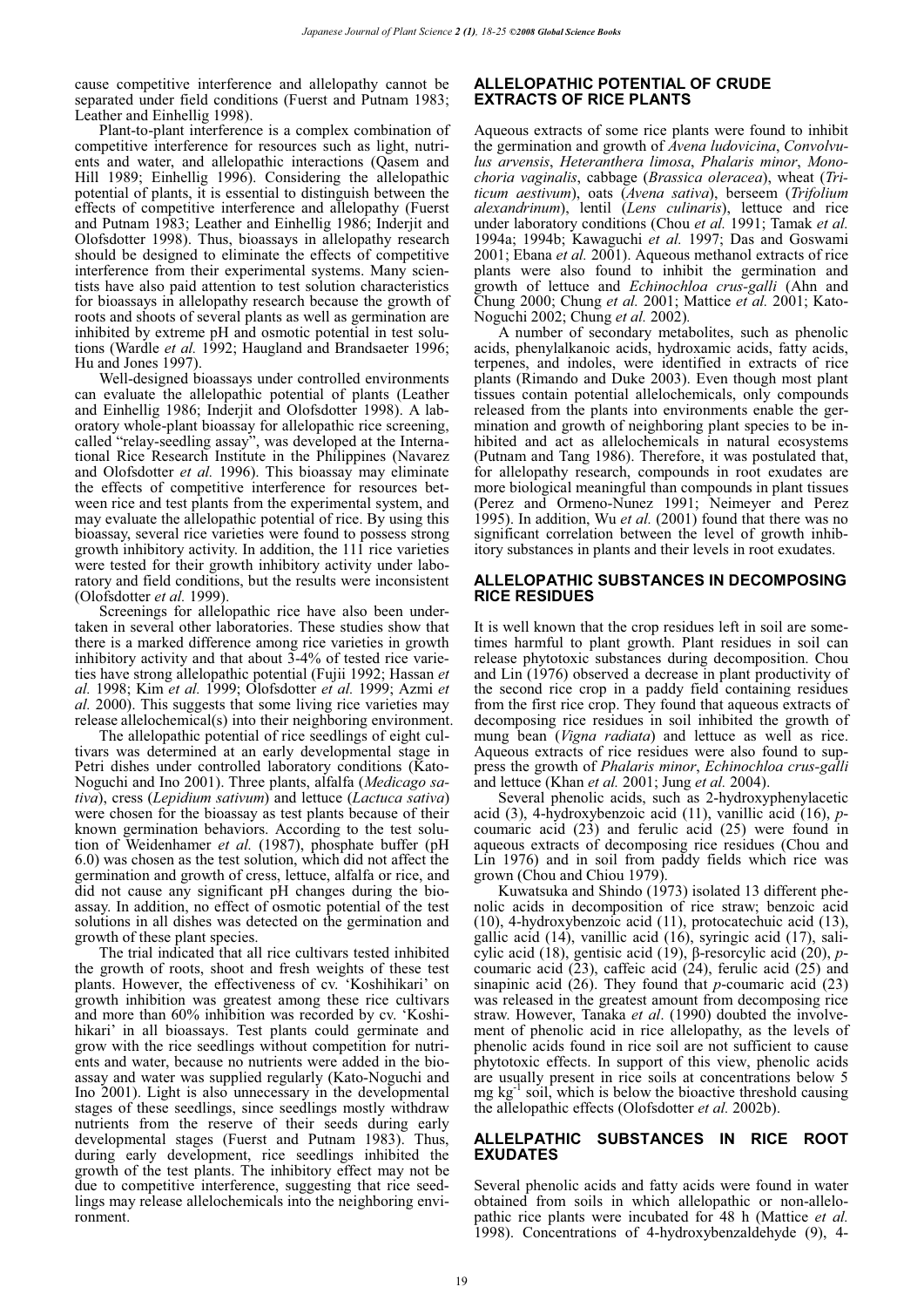

**1**, 5-(12-heptadecenyl)-resorcinol; **2**, resorcinol; **3**, 2-hydroxyphenylacetic acid; **4**, 2-methyl-1,4-benzenediol; **5**, 1-ethyl-3,5-dimethylbenzene; **6**, 4-hydroxyphenylacetic acid; **7**, 4-phenylbutyric acid; **8**, 4-ethylbenzaldehyde; **9**, 4 hydroxybenzaldehyde; **10**, benzoic acid; **11**, 4-hydroxybenzoic acid; **12**, 3 hydroxybenzoic acid; **13**, protocatechuic acid; **14**; gallic acid; **15**, 3-hydroxy-4 methoxybenzoic acid; **16**, vanillic acid; **17**, syringic acid; **18**, salicylic acid; **19**, gentisic acid;  $20$ ,  $\beta$ -resorcylic acid;  $21$ , cinnamic aldehyde; **22**, cinnamic acid; **23**, *p*-coumaric acid; **24**, caffeic acid; **25**, ferulic acid; **26**, sinapinic acid.

hydroxybenzoic acid (11), 3-hydroxybenzoic acid (12), *p*coumaric acid (23) and caffeic acid (24) were greater in water obtained from soils containing allelopathic rice plants than water obtained from soils containing non-allelopathic rice plants. Mattice *et al.* (1998) also identified compounds contained in these soils, and found that concentrations of 4 hydroxybenzaldehyde (9), 4-hydroxybenzoic acid (11), 3 hydroxy-4-methoxybenzoic acid (15), valeric acid (30), tetradecanoic acid (31) and stearic acid (32) were greater in soils of allelopathic rice than soils of non-allelopathic rice plants. Based on these experiments, it was suggested that allelopathy of rice against weeds was correlated with the amount of phenolic acids released by living rice roots (Mattice *et al.* 1998). Phenolic acids are shown to be phytotoxic against various plants at concentrations greater than about 1 mM (Hartley and Whitehead 1985; Dalton 1999). However, Mattice *et al.* (1998) did not provide the exact values of phenolic acid concentrations in the water and soils containing rice plants. Thus, it is impossible to evaluate whether phenolic acids were responsible for the allelopathy of rice.

Kim and Kim (2000) identified several compounds in

the acidic fraction isolated from root exudates of allelopathic rice cv. Kouketsumochi. These compounds were 2 methyl-1,4-benzenediol (4), 1-ethyl-3,5-dimethylbenzene (5), 4-ethylbenzaldehyde (8), cinnamic aldehyde (21), octadecane (27), 3-epicosene (28), 1-eicosanol (29), 9,12-octadecadienoic acid (33), 7-hexadecenoic acid methyl ester (34), 12-octadecenoic acid methyl ester (35). 12-methyl-tridecanoic acid methyl ester (36), *cis*-1-butyl-2-methylcyclopropane (37), dehydroabietic acid (43) and cholest-5-en- $3(\beta)$ -ol (45). They considered that 2-methyl-1,4-benzenediol (4), 4-ethylbenzaldehyde (8), cinnamic aldehyde (21) and cholest-5-en-3( $\beta$ )-ol (45) were candidates for allelochemicals of rice plants because inhibitory activities of these compounds are relatively high in comparison to the other compounds found. However, the concentrations of these compounds were not provided and inhibitory activities of these compounds were reported to be not high enough to cause allelopathic effects (Olofsdotter *et al.* 2002; Seal *et al.* 2004b).

Fifteen compounds were identified and quantified in the root exudates of four alleloapthic and five non-allelopathic rice cultivars (Seal *et al.* 2004a). The concentrations of 4-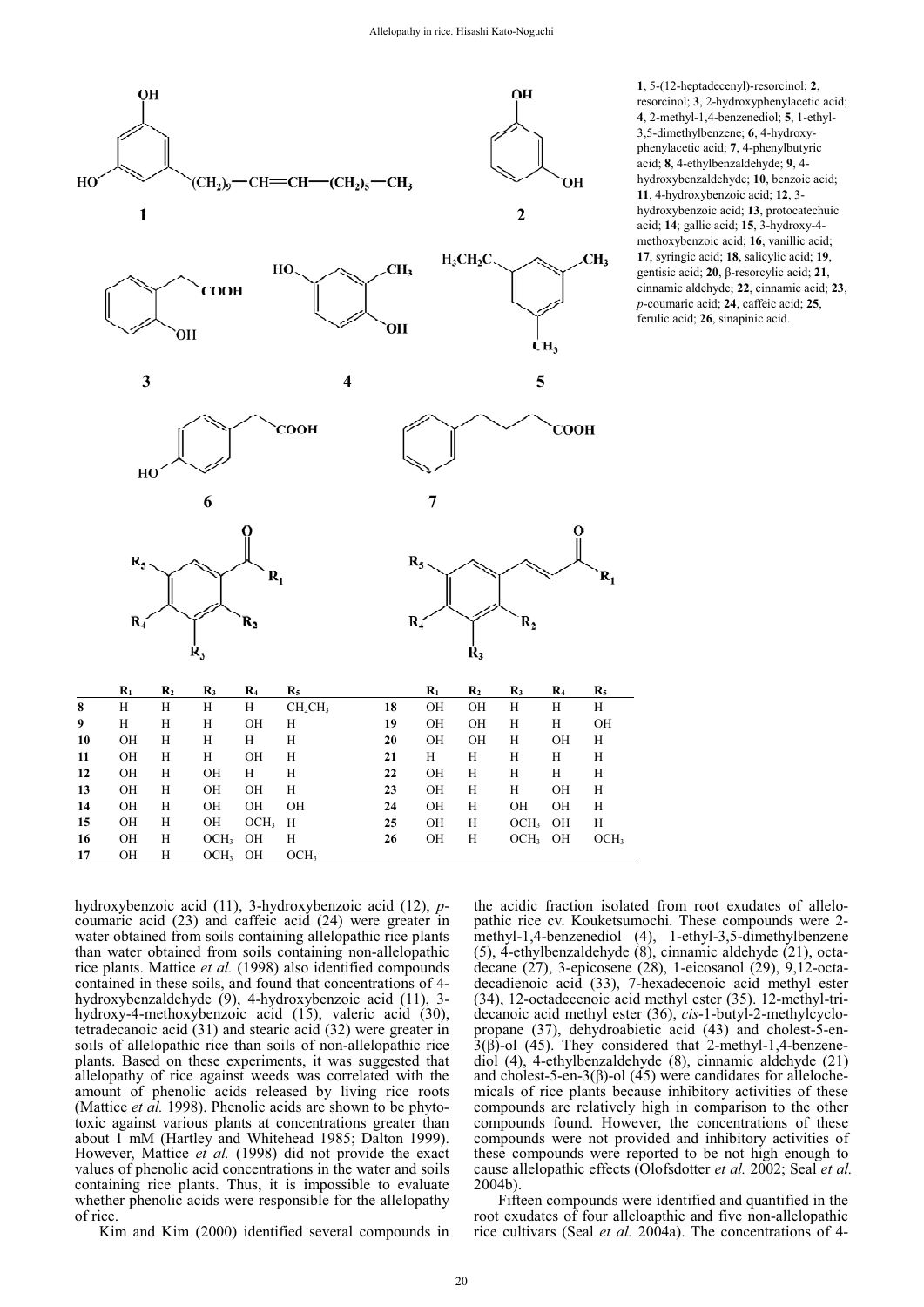

**27**, octadecane; **28**, 3-epicosene; **29**, 1 eicosanol; **30**, valeric acid; **31**, tetradecanoic acid; **32**, stearic acid; **33**, 9,12 octadecadienoic acid; **34**, 7-hexadecenoic acid methyl ester; **35**, 12-octadecenoic acid methyl ester, **36**, 2-methyltridecanoic acid methyl ester; **37**, *cis*-1 butyl-2-methylcyclopropane.

hydroxybenzoic acid (11), caffeic acid (24) and ferulic acid (25) were greater in the exudates of allelopathic rice cultivars than those of non-allelopathic rice cultivars, while concentration of abietic acid  $(42)$  was greater in those of nonallelopathic rice cultivars than those of allelopathic rice cultivars. The other 11 compounds, resorcinol (2), 2-hydroxyphenylacetic acid (3), 4-hydroxyphenylacetic acid (6), 4 phenylbutyric acid (7), cinnamic acid (22), vanillic acid (16), syringic acid (17), salicylic acid (18), *p*-coumaric acid  $(23)$ , 5-hydroxyindole-3-acetic acid  $(38)$  and indole-5-carboxylic acid (39) did not differ in the concentrations between alleloapthic and non-alleloapthic rice cultivars (Seal *et al.* 2004a). 5-(12-Heptadecenyl)-resorcinol (1) was also found in rice root exudates (Bouillant *et al.* 1994).

About 5,000 rice seedlings, cv. Koshihikari, were hydroponically grown for 14 days in order to screen for any allelochemicals in rice root exudates. Keeping track of the biological activity, the culture solution was purified by several chromatographic fractionations and finally 2.1 mg of putative compound causing the inhibitory effect of the rice seedlings was isolated (Kato-Noguchi *et al.* 2002; Kato-Noguchi and Ino 2003a). The chemical structure of the inhibitor was determined from high-resolution MS, and <sup>1</sup>H- and <sup>13</sup>C-NMR spectral data as momilactone B  $(44)$ . Momilactone B is quite active at submillimolar concentrations (Takahashi *et al.* 1976; Kato *et al.* 1977; Lee *et al.* 1999b), indicating that it may account for allelopathic effects of some rice cultivars. Momilactone B was later found in root exudes of other allelopathic rice cultivars, PI312777, with 5,7,4'-trihydroxy-3',5'-dimethoxyflavone (40) and 3isopropyl-5-acetoxycyclohexene-2-one-1 (41) (Kong *et al.* 2004).

#### **VOLATILE COMPOUNDS FROM RICE CALLUS**

It was found that the growth of soybean callus was inhibited by rice callus when both calluses were incubated together in a flask (Yang and Futsuhara 1991). The experimental system was designed to prevent substance diffusion through culture medium. Thus, only volatile compounds could affect the growth of soybean callus. Involvement of ethylene in growth inhibition was ruled out, but further analysis of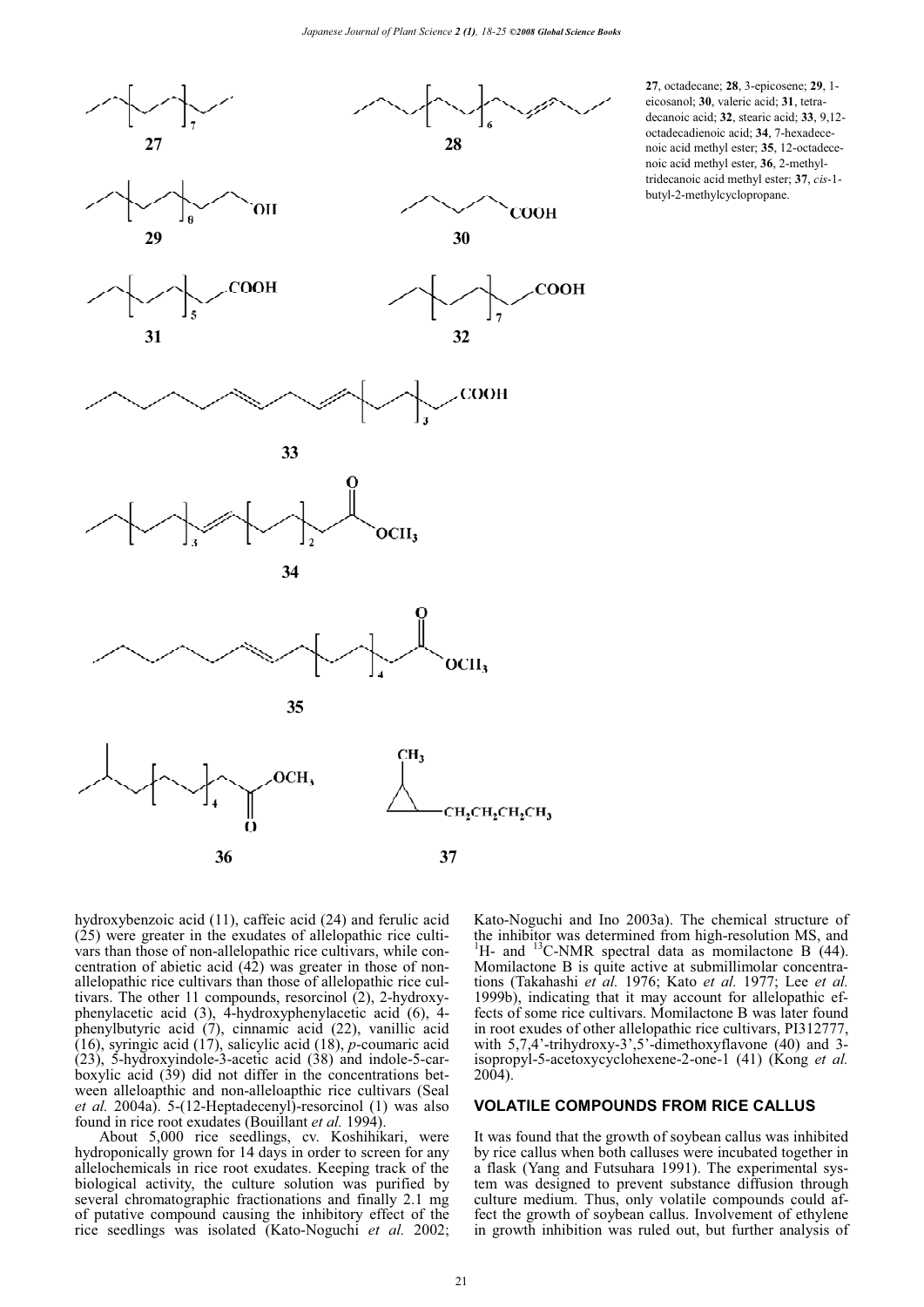HOOC





**38**, 5-hydroxyindole-3-acetic acid; 39, indole-5-carboxylic acid; **40**, 5,7,4' trihydroxy-3',5'-dimethoxyflavone; **41**, 3-isopropyl-5-acetoxycyclohexene- 2 one-1; **42**, abietic acid; **43**, dehydroabietic acid; **44**, momilactone B; **45**,  $cholest-5-en-3( $\beta$ )-ol.$ 





 $H_3C_{\chi_{\lambda}}$ 

 $H/m$ 

CH<sub>3</sub>



the volatiles was not carried out.

#### **PHENOLIC ACIDS**

Phenolic acids are often mentioned as putative allelochemicals and the most commonly investigated compounds among potential allelochemicals since they have been found in a wide range of soils (Hartley and Whitehead 1985; Inderjit 1996; Dalton 1999). Hsu *et al.* (1989) evaluated the inhibitory activities of phenolic acids against germination of lettuce and alfalfa. 4-hydroxybenzoic acid (11) and salicylic acid (18) were the most active inhibiting germination at a concentration greater than 0.5-1.5 mM.

Olofsdotter *et al.* (2002) evaluated whether phenolic acids are responsible for rice allelopathy. They found that allelopathic rice cultivars did not release a significantly greater amount of phenolic acids than non-allelopathic cultivars. The maximum release rate of phenolic acid from rice plants was approximately 10  $\mu$ g plant<sup>-1</sup> day<sup>-1</sup>. Therefore, at a conventional plant density (100 rice plants  $m<sup>-2</sup>$ ), the release rate of phenolic acids would be approximately 1 mg m<sup>-</sup>day<sup>-1</sup>. Considering the inhibitory activity of phenolic acids . Considering the inhibitory activity of phenolic acids, it was concluded that, even if all phenolic acids were as phytotoxic as 4-hydroxybenzoic acid (11), the release level of phenolic acids from rice is not sufficient to cause growth inhibition of neighboring plants (Olofsdotter *et al.* 2002).

CH<sub>3</sub>

ċн.

Five major phenolic acids in rice root exudates, 4 hydroxybenzoic acid (11), vanillic acid (16), syringic acid  $(17)$ , *p*-coumaric acid  $(23)$  and caffeic acid  $(24)$ , were mixed and their biological activities were determined against *Sagittaria monotevidensis* (Seal *et al.* 2004b). The concentration required for 50% growth inhibition  $(I_{50})$  of the mixture of these five phenolic acids was  $502 \mu M$ . The concentrations of these phenolic acids detected in rice roots exudates were by far less than 500  $\mu$ M (Seal *et al.* 2004b). The inhibitory activity of a mixture of all 15 compounds identified in rice roots exudates, resorcinol (2), 2-hydroxyphenylacetic acid (3), 4-hydroxyphenylacetic acid (6), 4 phenylbutyric acid (7), 4-hydroxybenzoic acid (11), vanillic acid (16), syringic acid (17), salicylic acid (18), cinnamic acid (22), *p*-coumaric acid (23), caffeic acid (24), ferulic acid (25), 5-hydroxyindole-3-acetic acid (38) and indole-5 carboxylic acid (39) and abietic acid (42), was also determined and  $I_{50}$  of the mixture was found to be 569  $\mu$ M (Seal *et al.* 2004a, 2004b). In addition, it was clarified that synergistic action of phenolic acids on growth inhibition did not work well (Seal *et al.* 2004b). These studies indicate that any compounds found in rice root exudates including phe-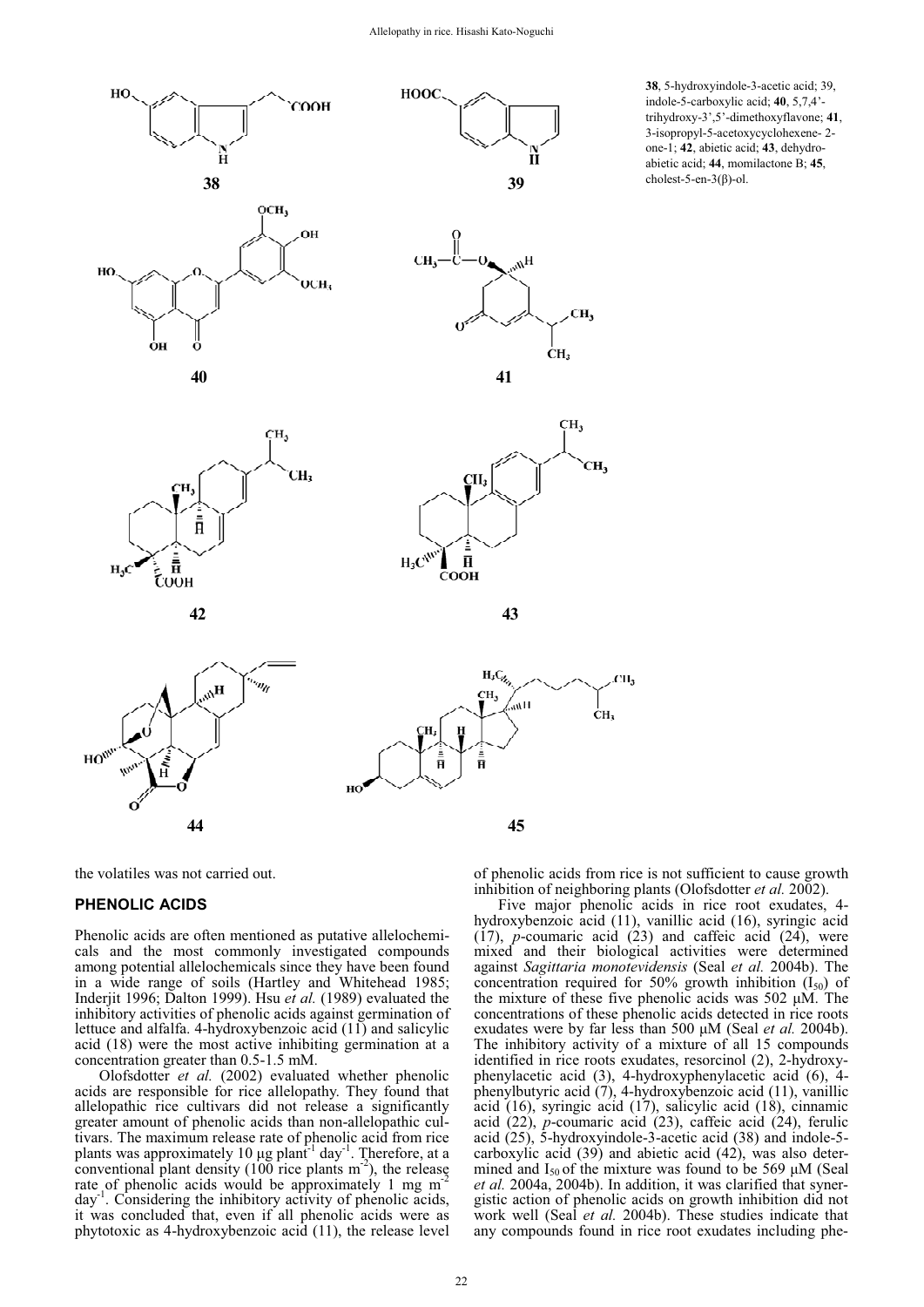**Table 1** Inhibitory activities of momilactone B and major phenolic acids found in rice root exudates.

|                                                  | <b>Barnyard grass germination</b> | Barnyard grass root growth | Lettuce germination     | <b>Amaranthus lividus germination</b> |
|--------------------------------------------------|-----------------------------------|----------------------------|-------------------------|---------------------------------------|
| Momilactone B                                    |                                   | $50\%$ (0.2 mM) $*$        |                         | $50\% (0.05 \text{ mM})$              |
| Caffeic acid                                     | $82\%$ (1 mM)                     |                            | $50\%$ (3.9 mM)         |                                       |
| $p$ -Coumaric acid                               | $92\%$ (1 mM)                     |                            | $50\%$ (4.3 mM)         |                                       |
| Ferulic acid                                     | $92\%$ (1 mM)                     |                            | $50\%$ (3.6 mM)         |                                       |
| Gallic acid                                      | $9\%$ (1 mM)                      |                            | $50\%$ (5.9 mM)         |                                       |
| 4-Hydroxybenzoic acid                            | $94\%$ (1 mM)                     |                            | $50\%$ (1.5 mM)         |                                       |
| Resorcylic acid                                  | $5\%$ (1 mM)                      |                            | $50\%$ (4.2 mM)         |                                       |
| Salicylic acid                                   | $50\%$ (1 mM)                     |                            | $50\%$ (1.4 mM)         |                                       |
| Syringic acid                                    | 74% (1 mM)                        |                            |                         |                                       |
| Vanillic acid                                    | 73\% (1 mM)                       |                            | $50\%$ (2.4 mM)         |                                       |
| Reference                                        | Chung et al. 2002                 | Kong et al. 2004           | Olofsdotter et al. 2002 | Lee <i>et al.</i> 1999b               |
| Concentration required for indicated inhibition. |                                   |                            |                         |                                       |

\*estimated from the data of the reference.

nolic acids are not responsible for the allelopathy of rice.

All information available suggests that phenolic acid concentrations in rice root exudates were much lower than the required threshold of these phytotoxic levels, and phenolic acids seem not to act as rice allelochemicals.

#### **MOMILACTONE B**

Momilactone B (44) was originally isolated from rice husks together with momilactone A (Kato *et al.* 1973; Takahashi *et al.* 1976) and also found in rice leaves and straw (Cartwright *et al.* 1977, 1981; Kodama *et al.* 1988; Lee *et al.* 1999a). Thereafter, the function of momilactone A as a phytoalexin was extensively studied and several lines of evidence indicated that it has an important role in rice defense system against pathogens (Nojiri *et al.* 1996; Araki and Kurahashi 1999; Takahashi *et al.* 1999; Tamogami and Kodama 2000; Agrawal *et al.* 2002). Although the growth inhibitory activity of momilactone B was much greater than that of momilactone A (Takahashi *et al.* 1976; Kato *et al.* 1977), the function of momilactone B is obscure.

The inhibitory activity of momilactone B against the germination and growth of several plant species was reported. A 5  $\mu$ M solution of momilactone B inhibited the germination of *Amaranthus lividus* by 50%, while a 50  $\mu$ M solution inhibited root and shoot growth of *Digitaria sanguinalis* and seed germination of *Poa annua* by more than 50% (Lee *et al.* 1999b). The compound also inhibited the root and hypocotyl growth of cress seedlings at concentrations greater than  $3 \mu$ M. The inhibition increased with increasing concentrations of momilactone B. The concentrations required for 30% inhibition were 12 and 16  $\mu$ M on cress roots and hypocotyls, respectively, and for 50% inhibition on cress roots and hypocotyls were 36 and 41  $\mu$ M, respectively (Kato-Noguchi *et al.* 2002; Kato-Noguchi and Ino 2003a). Judging from its inhibitory activity, momilactone B was considered to be a candidate for a rice allelochemical (**Table 1**; Rimando and Duke 2003).

Rice plants were hydroponically grown for 130 days and the release level of momilactone B from plants into the medium was determined (Kato-Noguchi and Ino 2003b). Rice plants released momilactone B throughout its life cycle and the release rate increased with plant growth until flowering initiation. Its release rate on the day of flowering started at 2.1  $\mu$ g plant<sup>-1</sup> day<sup>-1</sup> and on average a single rice plant released about  $100 \mu$ g of momilactone B into the medium over its life cycle (Kato-Noguchi and Ino 2003b). At a conventional plant density (100 rice plants  $m<sup>2</sup>$ ), momilactone B would be released at approximately 10 mg  $m<sup>2</sup>$ . Thus, accumulation of momilactone B may occur under field conditions sufficiently to inhibit germination and growth of neighboring plants.

The release level of momilactone B from rice plants and the effectiveness of momilactone B on the growth inhibition suggest that momilactone B may act as an allelopathic agent for inhibiting neighboring plant growth. Thus, momilactone B may play an important role in rice allelopathy.

#### **REFERENCES**

- **Agrawal GK, Rakwal R, Tamogami S, Yonekura M, Kubo A, Saji H** (2002) Chitosan activates defense/stress response(s) in the leaves of *Oryza sativa* seedlings. *Plant Physiology and Biochemistry* **40**, 1061-1069
- **Ahn JK, Chung IM** (2000) Allelopathic potential of rice hulls on germination and seedling growth of barnyardgrass. *Agronomy Journal* **92**, 1162-1167
- **Araki Y, Kurahashi Y** (1999) Enhancement of phytoalexin synthesis during rice blast infection of leaves by pre-treatment with carpropamid. *Journal of Pesticide Science* **24**, 369-374
- **Azmi M, Abdullah MZ, Fujii Y** (2000) Exploratory study on allelopathic effect of selected Malaysian rice varieties and rice field weed species. *Journal of Tropical Agriculture and Food Science* **28**, 39-54
- **Bouillant ML, Jacoud C, Zanella I, Favre-Bonvin J, Bally R** (1994) Identification of 5-(12-heptadecenyl)-resorcinol in rice root exudates. *Phytochemistry* **35**, 769-771
- **Cartwright D, Langcake P, Pryce RJ, Leworthy DP, Ride JP** (1977) Chemical activation of host defence mechanisms as a basis for crop protection. *Nature* **267**, 511-513
- **Cartwright DW, Langcake P, Pryce RJ, Leworthy DP, Ride JP** (1981) Isolation and characterization of two phytoalexins from rice as momilactones A and B. *Phytochemistry* **20**, 535-537
- **Chou C-H, Lin H-J** (1976) Autointoxication mechanism of *Oryza sativa*. I. Phytotoxic effects of decomposing rice residues in soil. *Journal of Chemical Ecology* **2**, 353-367
- **Chou C-H, Chiou S-J** (1979) Autointoxication mechanism of *Oryza sativa*. II. Effects of culture treatments on the chemical nature of paddy soil and on rice productivity. *Journal of Chemical Ecology* **5**, 839-859
- **Chou C-H, Chang FJ, Oka HI** (1991) Allelopathic potentials of a wild rice *Oryza perennis*. *Taiwania* **36**, 201-210
- **Chung IM, Ahn JK, Yun SJ** (2001) Identification of allelopathic compounds from rice (*Oryza sativa* L.) straw and their biological activity. *Canadian Journal of Science* **81**, 815-819
- **Chung IM, Kim KH, Ahn JK, Chun SC, Kim CS, Kim JT, Kim SH** (2002) Screening of allelochemicals on barnyardgrass (*Echinochloa crus-galli*) and identification of potentially allelopathic compounds from rice (*Oryza sativa*) variety hull extracts. *Crop Protection* **21**, 913-920
- **Dalton BR** (1999) The occurrence and behavior of plant phenolic acids in soil environments and their potential involvement in allelochemical interference interactions: Methodological limitations in establishing conclusive proof of allelopathy. In: Inderjit, Dakshini KMM, Foy CL (Eds) *Principals and Practices in Plant Ecology: Allelochemical Interactions*, CRC Press, Boca Raton, Florida, pp 57-74
- **Das K, Goswami BK** (2001) Allelopathic effect of aqueous extract of rice straw on germination and seedling growth of rice (*Oryza sativa* L.). *Geobios* **28**, 121-124
- **Dilday RH, Nastasi P, Smith RJ Jr.** (1989) Allelopathic observations in rice (*Oryza sativa* L.) to ducksalad (*Heteranthera limosa*). *Proceedings of Arkansas Academy of Science* **43**, 21-22
- **Dilday RH, Lin J, Yan W** (1994) Identification of allelopathy in the USDA-ARS rice germplasm collection. *Australian Journal of Experimental Agriculture* **34**, 907-910
- **Dilday RH, Yan WG, Moldenhauer KAK, Gravois KA** (1998) Allelopathic activity in rice for controlling major aquatic weeds. In: Olofsdotter M (Ed) *Allelopathy in Rice*, International Rice Research Institute, Manila, pp 7-26
- **Ebana K, Yan W, Dilday RH, Namai H, Okuno K** (2001) Variation in the allelopathic effect of rice with water soluble extracts. *Agronomy Journal* **93**, 12-16
- **Einhellig FA** (1996) Interactions involving allelopathy in cropping systems. *Agronomy Journal* **88**, 886-893
- Fuerst EP, Putnam AR (1983) Separating the competitive and allelopathic components of interference: Theoretical principles. *Journal of Chemical Ecology* **9**, 937-944
- **Fujii Y** (1992) The potential biological control of paddy weeds with allelo-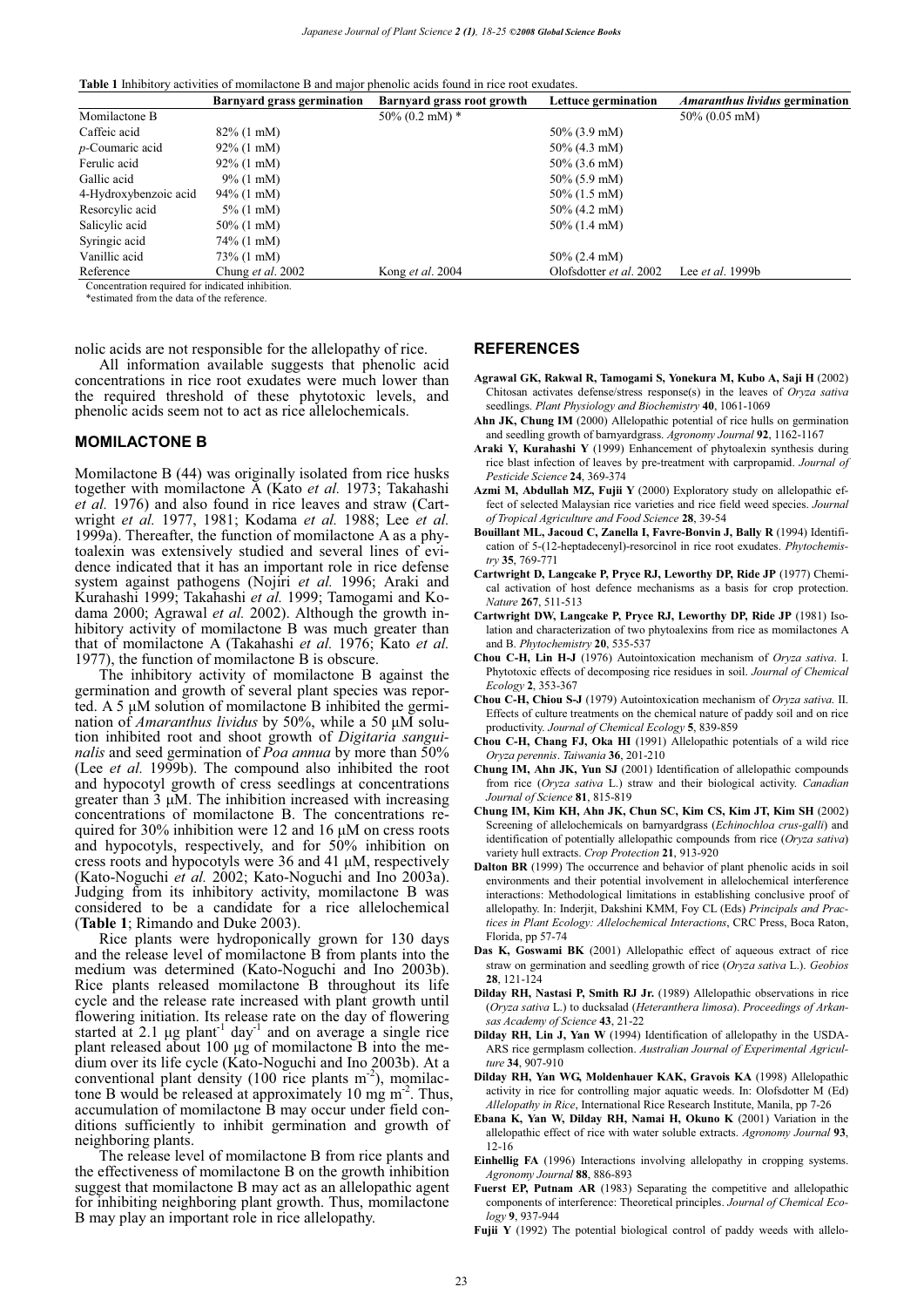pathy: Allelopathic effect of some rice varieties. In: *Proceedings of an International Symposium on Biological Control and Integrated Management of Paddy and Aquatic Weeds in Asia*, Tsukuba, pp 305-320

- **Hartley RD, Whitehead DC** (1985) Phenolic acids in soils and their influence on plant growth and soil microbial processes. In: Vaugham D, Malcolm RE (Eds) *Soil Organic Matter and Biological Activity. Development in Plant and Soil Sciences* (Vol 16), Martinus Nijhoff & Dr W. Junk Publishers, Dordrecht, The Netherlands, pp 109-262
- **Hassan SM, Aidy IR, Bastawisi AO, Draz AE** (1998) Weed management using allelopathic rice varieties in Egypt. In: Olofsdotter M (Ed) *Allelopathy in Rice*, International Rice Research Institute, Manila, pp 27-37
- **Haugland E, Brandsaeter LO** (1996) Experiments on bioassay sensitivity in the study of allelopathy. *Journal of Chemical Ecology* **22**, 1845-1859
- **Hsu F-H, Chiu C-Y, Chou C-H** (1989) Action model of allelopthic compounds on seed germination. In: Chou CH, Waller GR (Eds) *Phytochemical Ecology: Allelochemicals, Mycotoxins and Insect Pheromones and Allomones*, Institute of Botany, Academia Sinica, China, pp 315-327
- **Hu FD, Jones RJ** (1997) Effects of plant extracts of *Bothriochloa pertusa* and *Urochloa mosambicensis* on seed germination and seedling growth of *Stylosanthes hamata* cv. Verano *and Stylosanthes scabra* cv. Seca. *Australian Journal of Agricultural Research* **48**, 1257-1264

**Inderjit** (1996) Plant phenolics in allelopathy. *Botanical Review* **62**, 186-202

- **Inderjit, Olosfsdotter M** (1998) Using and improving laboratory bioassays in rice allelopathy research. In: Olofsdotter M (Ed) *Allelopathy in Rice*, International Rice Research Institute, Manila, pp 45-55
- **Jung WS, Kim KH, Ahn JK, Hahn SJ, Chung IM** (2004) Allelopathic potential of rice (*Oryza sativa* L.) residues against *Echinochloa curs-galli*. *Crop Protection* **23**, 211-218
- **Kato T, Kabuto C, Sasaki N, Tsunagawa M, Aizawa H, Fujita K, Kato Y, Kitahara Y** (1973) Momilactones, growth inhibitors from rice, *Oryza sativa* L. *Tetrahedron Letters* **39**, 3861-3864
- **Kato T, Tsunakawa M, Sasaki N, Aizawa H, Fujita K, Kitahara Y, Takahashi N** (1977) Growth and germination inhibitors in rice husks. *Phytochemistry* **16**, 45-48
- **Kato-Noguchi H, Ino T** (2001) Assessment of allelopathic potential of root exudate of rice seedlings. *Biologia Plantarum* **44**, 635-638
- **Kato-Noguchi H** (2002) Isolation of allelopathic substances in rice seedlings. *Plant Production Science* **5**, 8-10
- **Kato-Noguchi H, Ino T, Sata N, Yamamura S** (2002) Isolation and identification of a potent allelopathic substance in rice root exudates. *Physiologia Plantarum* **115**, 401-405
- **Kato-Noguchi H, Ino T** (2003a) Rice seedlings release momilactone B into the environment. *Phytochemistry* **63**, 551-554
- **Kato-Noguchi H, Ino T, Ichii M** (2003b) Changes in release level of momilactone B into the environment from rice throughout its life cycle. *Functional Plant Biology* **30**, 995-997
- **Kawaguchi S, Yoneyama K, Yokota T, Takeuchi Y, Ogasawara M, Konnai M** (1997) Effects of aqueous extract of rice plants (*Oryza sativa* L.) on seed germination and radicle elongation of *Monochoria vaginalis* var. *plantaginea*. *Plant Growth Regulation* **23**, 183-189
- **Khan AH, Vaishya RD, Singh SS, Tripathi JS** (2001) Crop residues are allelopathic to *Phalaris minor*. *Crop Research* **22**, 305-306
- **Kim KU, Shin DH** (1998) Rice allelopathy research in Korea. In: Olofsdotter M (Ed) *Allelopathy in Rice*, International Rice Research Institute, Manila, pp 39-43
- **Kim KU, Shin DH, Kim HY, Lee ZL, Olofsdotter M** (1999) Evaluation of allelopathic potential in rice germplasm. *Korean Journal of Weed Science* **19**, 1-9
- **Kim KW, Kim KU** (2000) Searching for rice allelochemicals. In: Kim KU, Shin DH (Eds) *Rice Allelopathy*, Kyungpook National University, Korea, pp 83-95
- **Kodama O, Suzuki T, Miyakawa J, Akatsuka T** (1988) Ultraviolet-induced accumulation of phytoalexins in rice leaves. *Agricultural and Biological Chemistry* **52**, 2469-2473
- **Kong C, Liang W, Xu X, Hu F** (2004) Release and activity of allelochemicals from allelopathic rice seedlings. *Journal of Agricultural and Food Chemistry* **52**, 2861-2865
- **Kuwatsuka S, Shindo H** (1973) Behavior of phenolic substances in the decaying process of plants. I. Identification and quantitative determination of phenolic acids in rice straw and its decayed product by gas chromatography. *Soil Science and Plant Nutrition* **19**, 219-227
- **Leather GR, Einhellig FA** (1986) Bioassays in the study of allepathy. In: Putnam AR, Tang C-S (Eds) *The Science of Allelopathy*, John Wiley & Sons, New York, pp 133-145
- **Leather GR, Einhelling FA** (1988) Bioassay of naturally occurring allelochemicals for phytotoxicity. *Journal of Chemical Ecology* **14**, 1821-1828
- **Lee CW, Yoneyama K, Takeuchi Y, Konnai M, Tamogami S, Kodama O** (1999a) Momilactones A and B in rice straw harvested at different growth stages. *Bioscience, Biotechnology, and Biochemistry* **63**, 1318-1320
- **Lee CW, Yoneyama K, Ogasawara M, Takeuchi Y, Konnai M** (1999b) Allelochemicals in rice straw. In: *Proc. I (B): Weeds and Environmental Impact: 17th Asian-Pacific Weed Science Society Conference*, Bangkok, Thailand, pp 22-27
- **Mattice J, Lavy T, Skulman B, Dilday RH** (1998) Searching for allelochemicals in rice that control ducksalad. In: Olofsdotter M (Ed) *Allelopathy in Rice*, International Rice Research Institute, Manila, pp 81-98
- **Mattice JD, Dilday RH, Gbur EE, Skulman BW** (2001) Barnyardgrass growth inhibition with rice using high-performance liquid chromatography to identify rice accession activity. *Agronomy Journal* **93**, 8-11
- **Navarez D, Olofsdotter M** (1996) Relay seedling technique for screening allelopathic rice (*Oryza sativa*). In: *Proceedings of the 2nd International Weed Control Conference*, Copenhagen, pp 1285-1290
- **Neimeyer HM, Perez JM** (1995) Potential of hydroxamic acids in control of cereal pests, disease, and weeds. In: Inderjit, Dakshini KMM, Einhelling FA (Eds) *Allelopathy: Organisms, Processes and Applications, American Chemical Society Symposium Series No. 582*, American Chemical Society, Washington DC, pp 261-270
- **Nojiri H, Sugimori M, Yamane H, Nishimura Y, Yamada A, Shibuya N, Kodama O, Murofushi N, Omori T** (1996) Involvement of jasmonic acid in elicitor-induced phytoalexin production in suspension-cultured rice cells. *Plant Physiology* **110**, 387-392
- **Olofsdotter M, Navarez D, Rebulanan M, Streibig JC** (1999) Weed-suppressing rice cultivars: Does allelopathy play a role? *Weed Research* **39**, 441- 454
- **Olofsdotter M** (2001) Rice: A step toward use of allelopathy. *Agronomy Journal* **93**, 3-8
- **Olofsdotter M, Jensen LB, Courtois B** (2002a) Improving crop competitive ability using allelopathy: An example from rice. *Plant Breeding* **121**, 1-9
- **Olofsdotter M, Rebulanan M, Madrid A, Dali W, Navarez D, Olk DC** (2002b) Why phenolic acids are unlikely primary allelochemicals in rice. *Journal of Chemical Ecology* **28**, 229-242
- Perez FJ, Ormeno-Nunez J (1991) Difference in hydroxamic acid control in roots and root exudates of wheat (*Tritium qestirum* L.) and rye (*Seale cereale* L.): possible role in allelopathy. *Journal of Chemical Ecology* **17**, 1037-1043
- **Pheng S, Adkins S, Olofsdotter M, Jahn G** (1999) Allelopathic effects of rice (*Oryza sativa* L.) on the growth of awnless barnyardgrass (*Echinochloa colona* (L.) Link): A new form for weed management. *Cambodian Journal of Agriculture* **2**, 42-49
- **Putnam AR, Tang C-S** (1986) Allelopathy: State of the science. In: Putnam AR, Tang C-S (Eds) *The Science of Allelopathy*, John Wiley & Sons, New York, pp 1-19
- **Qasem JR, Hill TA** (1989) On difficulties with allelopathy methodology. *Weed Research* **29**, 345-347
- **Rice EL** (1984) *Allelopathy* (2<sup>nd</sup> Edn), Academic Press, Orlando, 422 pp
- **Rimando AM, Duke SO** (2003) Studies on rice allelochemicals. In: Smith CW, Dilday RH (Eds) *Rice; Origin, History, Technology and Production*, John Wiley & Sons, Inc., Hoboken, New Jersey, pp 221-244
- **Seal AN, Pratley JE, Haig T, An M** (2004a) Identification and quantitation of compounds in a series of allelopathic and non-allelopathic rice root exudates. *Journal of Chemical Ecology* **30**, 1647-1662
- **Seal AN, Haig T, Pratley JE** (2004b) Evaluation of putative allelochemicals in rice roots exudates for their role in the suppression of arrowhead root growth. *Journal of Chemical Ecology* **30**, 1663-1678
- **Takahashi N, Kato T, Tsunagawa M, Sasaki N, Kitahara Y** (1976) Mechanisms of dormancy in rice seeds. II. New growth inhibitors, momilactone-A and -B isolated from the hulls of rice seeds. *Japanese Journal of Breeding* **26**, 91-98
- **Takahashi A, Kawasaki T, Henmi K, Shii K, Kodama O, Satoh H, Shimamoto K** (1999) Lesion mimic mutants of rice with alterations in early signaling events of defense. *The Plant Journal* **17**, 535-545
- **Takeuchi Y, Kawaguchi S, Yoneyama K** (2001) Inhibitory and promotive allelopathy in rice (*Oryza sativa* L.). *Weed Biology and Management* **1**, 147- 156
- **Tamak JC, Narwal SS, Singh L, Singh I** (1994a) Effect of aqueous extracts of rice stubbles, straw and stubbles on the germination and seedling growth of wheat, oat, berseem and lentil. *Crop Research* **8**, 180-185
- **Tamak JC, Narwal SS, Singh L, Ram M** (1994b) Effect of aqueous extracts of rice stubbles, straw and stubbles on the germination and seedling growth of *Convolvulus arvensis*, *Avena ludoviciana*, and *Phalaris minor*. *Crop Research* **8**, 186-189
- **Tamogami S, Kodama O** (2000) Coronatine elicits phytoalexin production in rice leaves (*Oryza sativa* L.) in the same manner as jasmonic acid*. Phytochemistry* **54**, 689-694
- **Tanaka F, Ono S, Hayasaka T** (1990) Identification and evaluation of toxicity of rice root elongation inhibitors in flooded soils with added wheat straw. *Soil Science and Plant Nutrition* **36**, 97-103
- **Wardle DA, Nicholson KS, Ahmed M** (1992) Comparison of osmotic and allelopathic effects of grass leaf extracts on grass seed germination and radicle elongation. *Plant and Soil* **140**, 315-319
- **Weidenhamer JD, Morton TC, Romeo JT** (1987) Solution volume and seed number: Often overlooked factors in allelopathic bioassays. *Journal of Chemical Ecology* **13**, 1481-1491
- **Wu H, Haig T, Pratley J, Lemerle D, An M** (2001) Allelochemicals in wheat (*Triticum aestivum* L.): Production and exudation of 2,4-dihydroxy-7-methoxy-1,4-benzoxazin-3-one. *Journal of Chemical Ecology* **27**, 1691-1700
- **Yang Y-S, Futsuhara Y** (1991) Inhibitory effects of volatile compounds re-